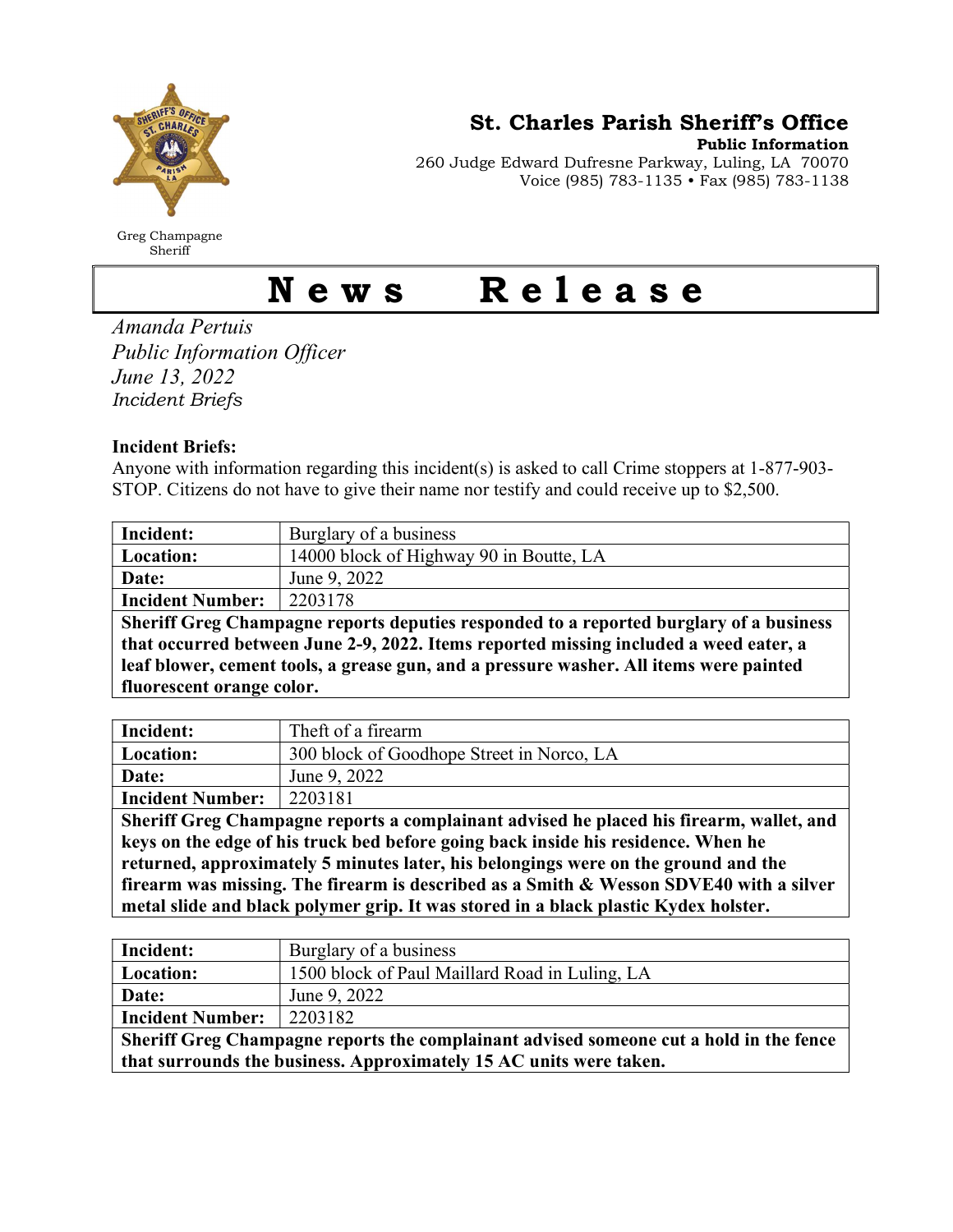| Incident:                                                                             | Criminal damage to property               |
|---------------------------------------------------------------------------------------|-------------------------------------------|
| Location:                                                                             | 700 block of Goodhope Street in Norco, LA |
| Date:                                                                                 | June 9, 2022                              |
| <b>Incident Number:</b>                                                               | 2203188                                   |
| Sheriff Greg Champagne reports the complainant advised someone cut the front and rear |                                           |

driver's tire and shattered the rear glass on her vehicle. It was parked in the driveway of the report location.

| Incident:                                                                               | Burglary of a business                    |
|-----------------------------------------------------------------------------------------|-------------------------------------------|
| Location:                                                                               | 200 block of Almedia Road in St. Rose, LA |
| Date:                                                                                   | June 10, 2022                             |
| <b>Incident Number:</b>                                                                 | 2203194                                   |
| Sheriff Greg Champagne reports the complainant advised when he arrived for work there   |                                           |
| was an unknown male subject holding tools on the property. The subject said he was      |                                           |
| looking for a place to use the bathroom and then fled in a vehicle, driving through two |                                           |
| fence posts. The complainant was unsure if items were missing.                          |                                           |

| Incident:                                                                               | Theft from a motor vehicle                   |
|-----------------------------------------------------------------------------------------|----------------------------------------------|
| Location:                                                                               | 100 block of James Boulevard in St. Rose, LA |
| Date:                                                                                   | June 10, 2022                                |
| <b>Incident Number:</b>                                                                 | 2203197                                      |
| Sheriff Greg Champagne reports the complainant advised two company trucks were          |                                              |
| parked in the parking lot and the catalytic converters had been removed by cutting them |                                              |
| off. Both vehicles had two catalytic converters each.                                   |                                              |

| Incident:                                                                     | Contractor fraud                        |
|-------------------------------------------------------------------------------|-----------------------------------------|
| Location:                                                                     | 300 block of West B Street in Norco, LA |
| Date:                                                                         | June 11, 2022                           |
| <b>Incident Number:</b>                                                       | 2203204                                 |
| Sheriff Greg Champagne reports the complainant advised he paid a deposit to a |                                         |
| contractor for work that has not been completed.                              |                                         |

| Incident:                                                                                  | Theft of a vehicle             |
|--------------------------------------------------------------------------------------------|--------------------------------|
| <b>Location:</b>                                                                           | 13000 Highway 90 in Boutte, LA |
| Date:                                                                                      | June 11, 2022                  |
| <b>Incident Number:</b>                                                                    | 2203222                        |
| Sheriff Greg Champagne reports the complainant's brother borrowed her vehicle and left     |                                |
| it parked on the side of the roadway when it broke down in the month of May 2022. The      |                                |
| vehicle was missing when he returned the next day to retrieve it. The vehicle is described |                                |
| as a 2016 Infiniti Q60.                                                                    |                                |